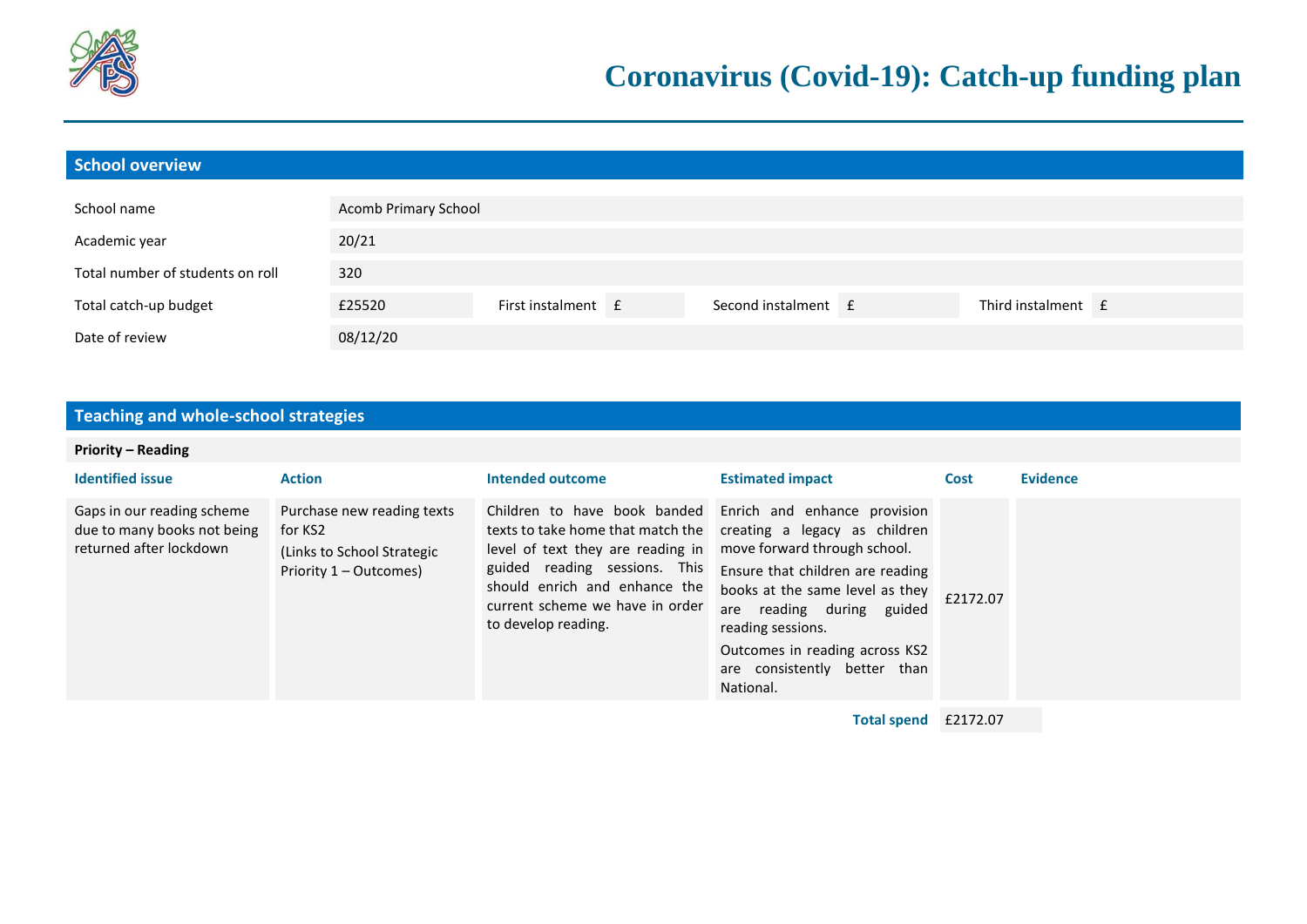## **Targeted support**

## **Priority – Reading**

| <b>Identified issue</b>                                                                                                                                                                                                             | <b>Action</b>                                                                                                             | <b>Intended outcome</b>                                                                                                                                                                                                                                                                                                                                                   | <b>Estimated impact</b>                                                                                                                                                           | <b>Cost</b>               | <b>Evidence</b> |
|-------------------------------------------------------------------------------------------------------------------------------------------------------------------------------------------------------------------------------------|---------------------------------------------------------------------------------------------------------------------------|---------------------------------------------------------------------------------------------------------------------------------------------------------------------------------------------------------------------------------------------------------------------------------------------------------------------------------------------------------------------------|-----------------------------------------------------------------------------------------------------------------------------------------------------------------------------------|---------------------------|-----------------|
| Due to lockdown, the current<br>Year 2 cohort missed<br>essential phonics teaching.                                                                                                                                                 | Additional hours to support<br>Phonics in Year 2 (Autumn<br>Term)<br>(Links to School Strategic<br>Priority 1 - Outcomes) | 6 hours of extra support a week<br>targeting pupils in Year 2. These<br>specific pupils require extra<br>support to help them secure the<br>pass mark in the Phonics<br>Screening Check due to lost<br>learning because of Covid 19.                                                                                                                                      | Those children receiving extra<br>support either secure the<br>expected standard or make<br>significant progress from their<br>baseline scores.                                   | £846 (68<br>hours@£12.44) |                 |
| <b>Priority - Writing</b>                                                                                                                                                                                                           |                                                                                                                           |                                                                                                                                                                                                                                                                                                                                                                           |                                                                                                                                                                                   |                           |                 |
| <b>Identified issue</b>                                                                                                                                                                                                             | <b>Action</b>                                                                                                             | <b>Intended outcome</b>                                                                                                                                                                                                                                                                                                                                                   | <b>Estimated impact</b>                                                                                                                                                           | <b>Cost</b>               | <b>Evidence</b> |
| Year 1 - Segmenting skills are<br>significantly behind and they<br>are less confident knowing<br>which graphemes they need<br>in to represent sounds in<br>words<br>Year $2 -$ Stamina for writing<br>Year $6$ – Curriculum support | Writing Support - Alison<br><b>Bailey</b><br>(Links to School Strategic<br>Priority 1 - Outcomes)                         | To deliver quality CPD to support<br>improvements in outcomes<br>across these year groups.                                                                                                                                                                                                                                                                                | To improve writing so that it is in<br>line with national expectations at<br>expected and higher standards<br>across KS1 and KS2                                                  | £500                      |                 |
| <b>Reception and Year 1</b><br>handwriting<br>Due to missing essential early<br>support in writing, children<br>do not have the necessary<br>fine motor skills to support<br>expected standards in<br>handwriting.                  | Buy in Dough Gym and Busy<br>Fingers materials to support<br>fine motor skills                                            | Deliver specific sessions within<br>school week using these<br>resources<br>Form this, children can:<br>Form all lower case- letters<br>in the correct direction,<br>starting and finishing in the<br>right place<br>Write capital letters and<br>$\bullet$<br>digits of the correct size,<br>orientation and relationship<br>to one another and to lower<br>case letters | Children develop the skills<br>necessary to prepare them<br>better in relation to handwriting.<br>This will be seen in future years<br>as the children pass through the<br>school | £48.50                    |                 |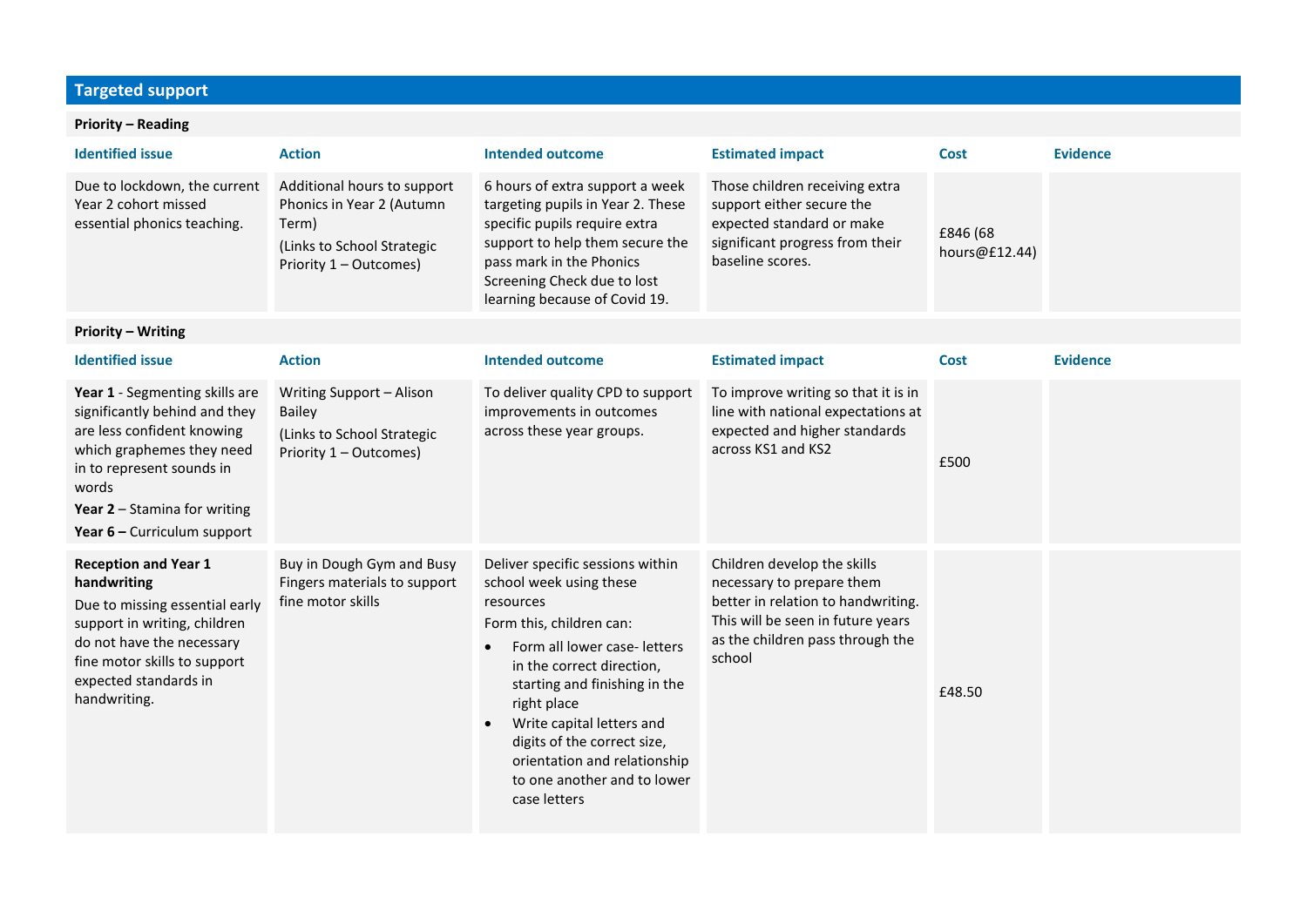|                                                                                                                                        |                                                                      | To begin to use the cursive<br>style in some pieces of<br>writing                                                                     |                                                                                                                         |             |                 |
|----------------------------------------------------------------------------------------------------------------------------------------|----------------------------------------------------------------------|---------------------------------------------------------------------------------------------------------------------------------------|-------------------------------------------------------------------------------------------------------------------------|-------------|-----------------|
| <b>Priority - EYFS</b>                                                                                                                 |                                                                      |                                                                                                                                       |                                                                                                                         |             |                 |
| <b>Identified issue</b>                                                                                                                | <b>Action</b>                                                        | <b>Intended outcome</b>                                                                                                               | <b>Estimated impact</b>                                                                                                 | <b>Cost</b> | <b>Evidence</b> |
| <b>Gaps in following areas:</b><br>Listening and Attention<br>Making relationships<br>Managing Feelings and<br>Behaviour<br>Technology | Participate in the Nuffield<br>Early Language Intervention<br>(NELI) | Children build confidence in<br>these areas in the short term and<br>eventually will attain well in<br>these areas at the end of EYFS | Children remain confident in the<br>areas as they travel through<br>school making it easier to<br>support going forward | Free        |                 |
|                                                                                                                                        |                                                                      |                                                                                                                                       | <b>Total spend</b>                                                                                                      | £1394.50    |                 |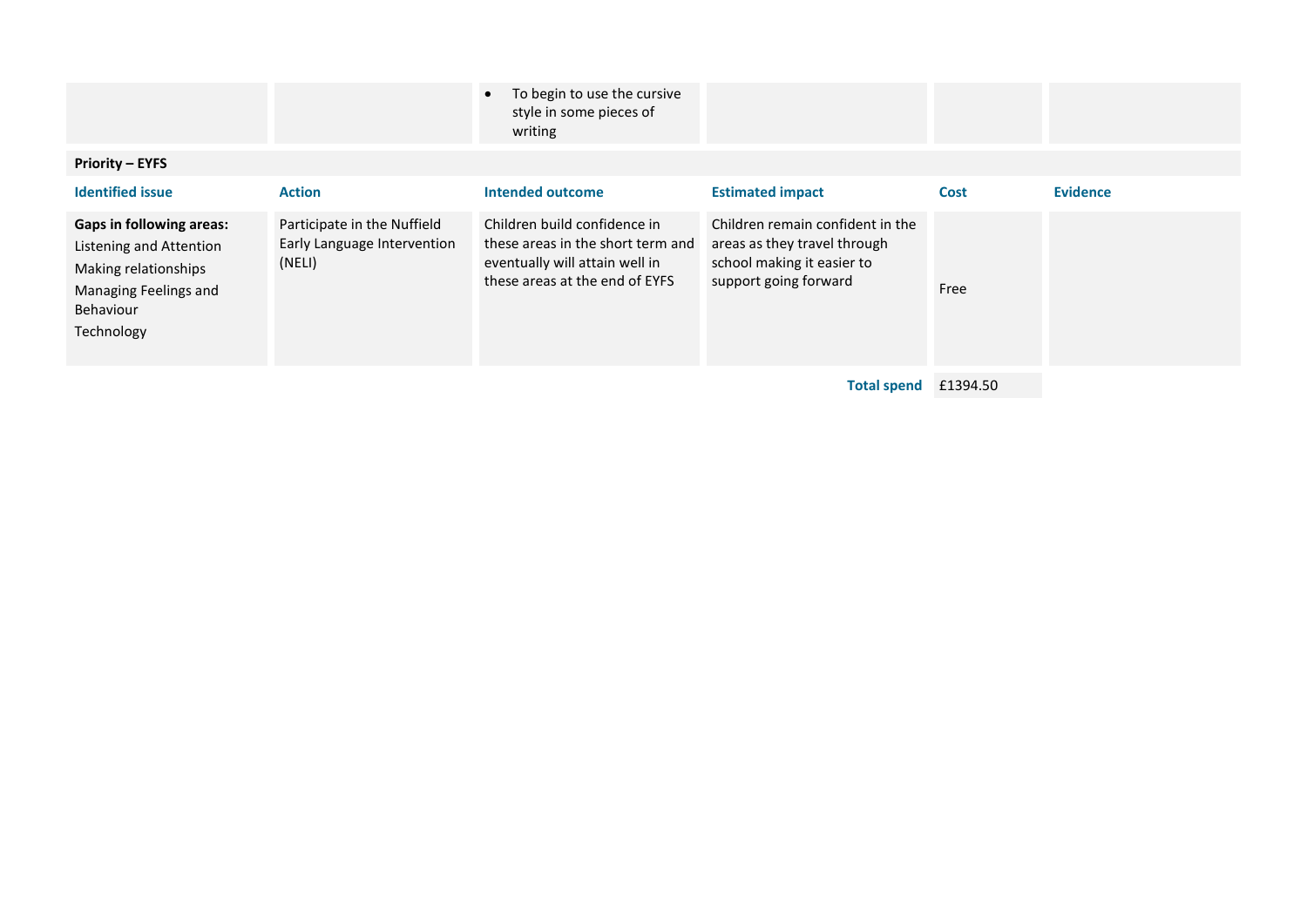| <b>Wider strategies</b>                                                        |                                                                                                                   |                                                                       |                                 |                 |
|--------------------------------------------------------------------------------|-------------------------------------------------------------------------------------------------------------------|-----------------------------------------------------------------------|---------------------------------|-----------------|
| <b>Action</b>                                                                  | Intended outcome                                                                                                  | <b>Estimated impact</b>                                               | Cost                            | <b>Evidence</b> |
| Purchase of Chromebooks<br>(Links to School Strategic Priority 1-<br>Outcomes) | Provide school with an additional 40<br>Chromebooks that will support catch up<br>learning over a number of years | Outcomes in future will be in line or<br>better than National average | £14,580 (£4860<br>over 3 years) |                 |
|                                                                                |                                                                                                                   |                                                                       | £                               |                 |
|                                                                                |                                                                                                                   |                                                                       |                                 |                 |
|                                                                                |                                                                                                                   | <b>Total spend</b>                                                    | £14580                          |                 |